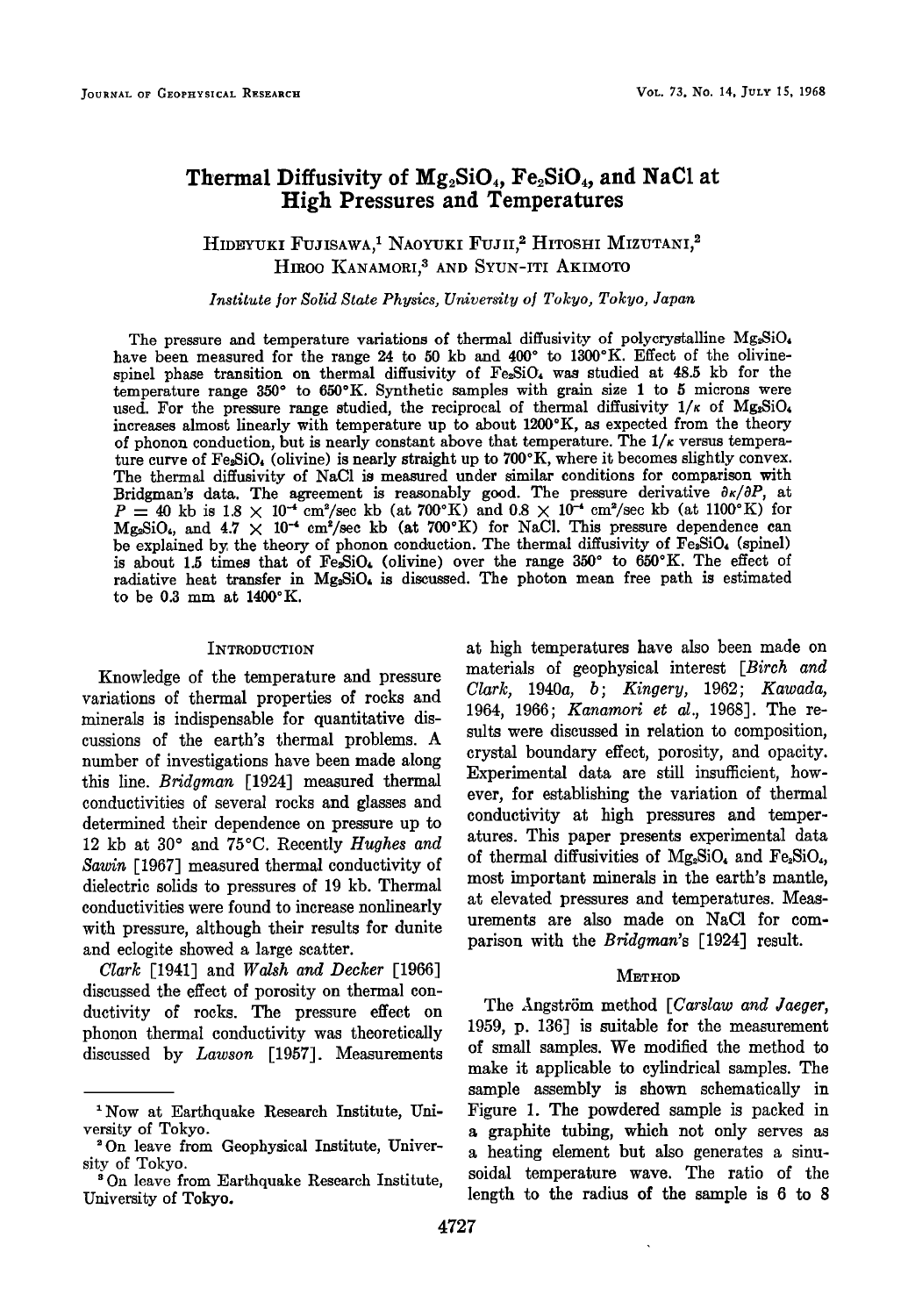

**Fig. 1. Schematic diagram of sample assembly embedded in pyrophyllite tetrahedron.** 

**so that the heat flux in the axial direction can be ignored. The time-dependent equation of heat transfer in this case can be written as** 

$$
\partial T/\partial t = \kappa (\partial^2 T/\partial r^2 + 1/r \ \partial T/\partial r) \qquad (1)
$$

where  $T(r, t)$  is the temperature in the sample as a function of distance r from the axis and time  $t$  and where  $\kappa$  is the thermal diffusivity. **The boundary conditions are** 

$$
T(R, t) = b_0 + b_1 \operatorname{Re} \{ \exp (i\omega t) \} \qquad (2)
$$

$$
\partial T(0, t)/\partial r = 0 \tag{3}
$$

where  $\omega$  is angular frequency of the temper**ature wave, R is the effective radius of the**  sample, and  $b_0$  and  $b_1$  are constants. The solu**tion of (1) with the boundary conditions (2) and (3) is** 

$$
T(\Upsilon, t) = b_0 + b_1 \operatorname{Re} [J_0(\sqrt{-i} x) \cdot \exp(i\omega t)/J_0(\sqrt{-i} t)] \qquad (4)
$$

**where** 

$$
l = (\omega/\kappa)^{1/2}R
$$
  

$$
x = (\omega/\kappa)^{1/2}r
$$
 (5)

At  $r = 0$  and  $r = R$  we have

$$
T(0, t) = b_0 + b_1 A \cos(\omega t - \alpha)
$$
  

$$
T(R, t) = b_0 + b_1 \cos \omega t
$$

**where** 

$$
A = [(\text{ber } l)^2 + (\text{bei } l)^2]^{-1/2} \qquad (6)
$$

$$
\alpha = \tan^{-1} (\text{bei } l/\text{ber } l)
$$
 (7)

Thermal diffusivity  $\kappa$  can be determined from either the amplitude ratio  $A$  or the phase lag  $\alpha$ .

## **EXPERIMENTAL DETAILS**

Powder samples of Mg<sub>2</sub>SiO<sub>4</sub> (olivine) were **synthesized by sintering an intimate mixture**  of MgO and anhydrous SiO<sub>2</sub> at 1700°C and 1 atm for 5 hours. The preparation of an **Fe, SiO• sample has been described in detail by Akimoto and Fufisawa [1965]. The grain size of the samples, roughly measured by a microscope, was 1 to 5 microns.** 

**The tetrahedral-anvil-type high-pressure apparatus was used here (for detailed description see e.g. Akimoto et al. [1965]). A combination of 25-mm-edge tungsten carbide anvils and a 30-ram-edge pyrophyllite tetrahedron was used**  for Mg<sub>2</sub>SiO<sub>4</sub> and NaCl and 30-mm-edge anvils with a 36-mm-edge tetrahedron for Fe<sub>2</sub>SiO<sub>4</sub>. **The pressure calibration was made at room temperature by utilizing the resistance transitions Bi I-II (26.2 kb), TI II-III (35.4 kb), and**  Ba I-II (54.6 kb), according to *Jeffrey et al.* **[1966].** 

**The length and the inner diameter of the graphite heater were 10.0 and 3.5 mm for Mg•SiO• and NaC1 and were 12.0 and 3.8 mm**  for Fe<sub>sio</sub>. The sample-heater assembly was **embedded at the center of the pyrophyllite tetrahedron with the axis perpendicular to one of the surfaces of the tetrahedron. Electric current was supplied to the graphite heater through 0.1-mm-thick molybdenum tabs which had a 3.0-mm-diameter hole through which thermocouple leads could be drawn (Figure 1). To generate the sinusoidal temperature wave, a stepwise variation with the period of I to 3 see was superposed on the heating current.**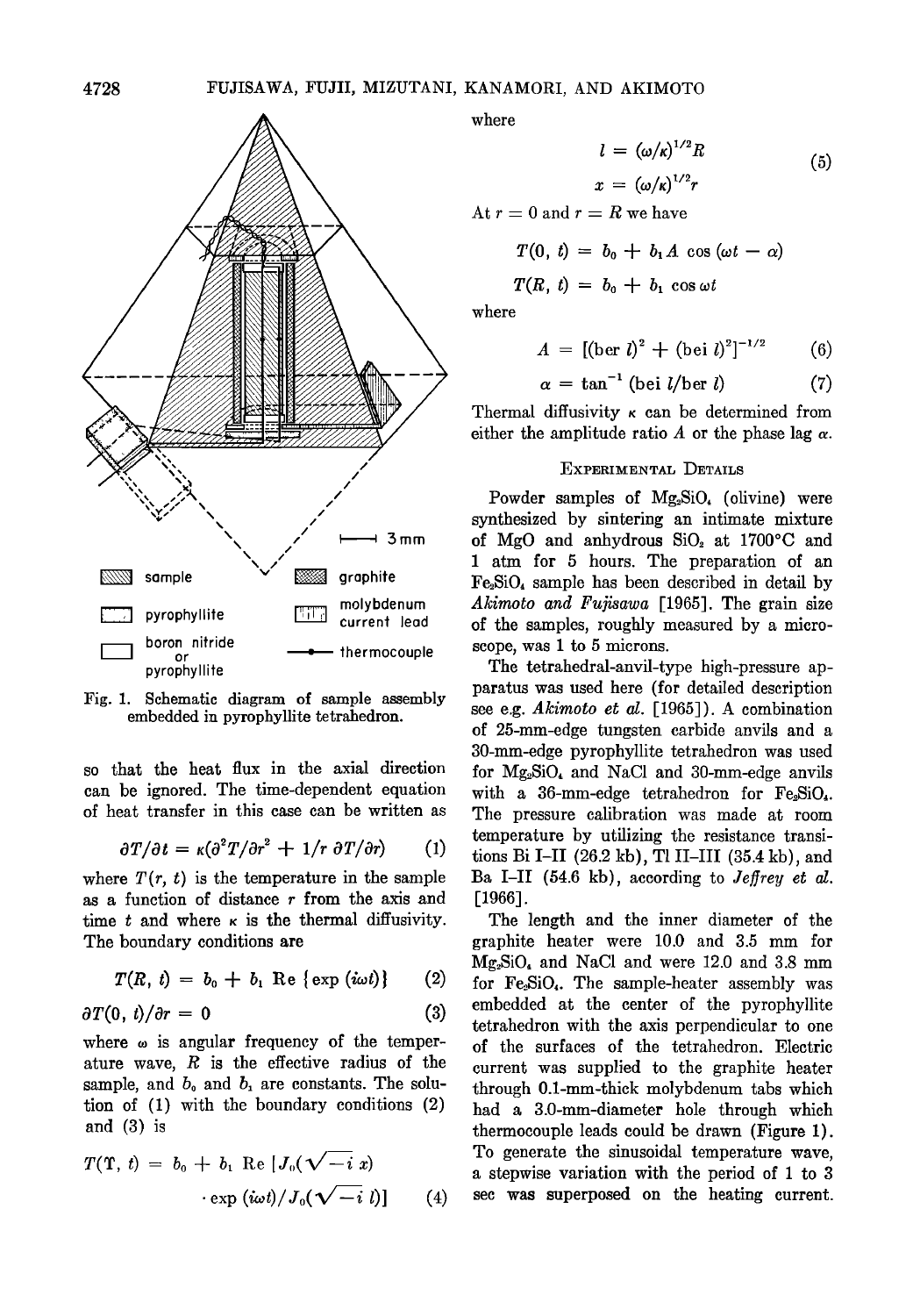**Since higher harmonics were rapidly attenuated, the temperature wave became nearly sinusoidal when it penetrated to a 0.3-mm depth from the surface of the sample. Two chromel-alumel thermocouples, 0.2 mm in diameter, were embedded in the sample' one at the center and the other 0.3 mm from the outer surface. Two lead wires, one from each thermocouple, were connected together to one of the anvils; the other lead wires were drawn out separately through the edge of the tetrahedron and then through the gap of the anvils. No correction was made for the effect of pressure on the emf of the thermocouples.** 

**The temperature variations detected by the from which we measured the amplitude ratio**  A and the phase lag  $\alpha$ . Since the amplitude ratio can be measured more accurately than **the phase lag, thermal diffusivities were mostly calculated from (5) and (6). In a few cases, thermal diffusivities were also calculated from the phase lag through (5) and (7) and were plitude ratio within 10%.** 

out separately through the edge of the tetra-<br>hedron and then through the gap of the anvils.<br>No correction was made for the effect of pressure on the emf of the thermocouples. The temperature variations detected by the th In the measurements of Mg<sub>2</sub>SiO<sub>4</sub>, the sample **was first sintered at a pressure of about 30**  kb and a temperature of about 1000°K. When the sintering was completed, the temperature  $\mathbf{w}$  was lowered, the pressure being maintained. **The measurements were then taken at that pressure (about 30 kb) while the temperature**  was being raised to 1000°K and then lowered. **After at least two runs were completed, the pressure was raised to about 50 kb, and the measurements were taken in the same way ex**cept that the temperature range was extended to about 1400°K. Thus, we measured temperature variations over the range 500° to 1000°K ature variations over the range 500° to 1000°K<br>at two different pressures for one sample.<br>After the measurements the sample was in-<br>spected for possible distortion. The position **After the measurements the sample was inspected for possible distortion. The position of the thermocouples was also checked. The**  effective radius  $R$  (usually 1.0 to 1.2 mm) was **also measured; no correction was made for the change of the radius at high pressures.** 

A similar procedure was followed for Fe<sub>2</sub>SiO<sub>4</sub> **and NaC1 though at different pressures and temperatures. For NaC1, a correction was made for the change of radius due to pressure (4%**  at 50 kb). In the measurements on  $Fe<sub>2</sub>SiO<sub>4</sub>$ we took Fe<sub>2</sub>SiO<sub>4</sub> (olivine) as a starting mate-

|                                                                                                                                                                                                                                                                                                                                    |                                                                         | $\mathrm{Error}_\%^*$                   | က်<br>┢ <b>┙╝</b> ┖┪┙┙                                         |
|------------------------------------------------------------------------------------------------------------------------------------------------------------------------------------------------------------------------------------------------------------------------------------------------------------------------------------|-------------------------------------------------------------------------|-----------------------------------------|----------------------------------------------------------------|
| $\begin{bmatrix} 1 & 1 & 1 \\ 1 & 1 & 1 \\ 1 & 1 & 1 \\ 1 & 1 & 1 \\ 1 & 1 & 1 \\ 1 & 1 & 1 \\ 1 & 1 & 1 \\ 1 & 1 & 1 \\ 1 & 1 & 1 \\ 1 & 1 & 1 \\ 1 & 1 & 1 \\ 1 & 1 & 1 \\ 1 & 1 & 1 \\ 1 & 1 & 1 \\ 1 & 1 & 1 & 1 \\ 1 & 1 & 1 & 1 \\ 1 & 1 & 1 & 1 \\ 1 & 1 & 1 & 1 \\ 1 & 1 & 1 & 1 & 1 \\ 1 & 1 & 1 & 1 & 1 \\ 1 & 1 & 1 & $ | Thermal Diffusivity, 10 <sup>-3</sup> cm <sup>2</sup> sec <sup>-1</sup> |                                         | $\overline{9}.1$                                               |
|                                                                                                                                                                                                                                                                                                                                    |                                                                         | $T = T = T = T$<br>1200°K 1300°K 1400°K | 10.0                                                           |
|                                                                                                                                                                                                                                                                                                                                    |                                                                         |                                         |                                                                |
|                                                                                                                                                                                                                                                                                                                                    |                                                                         |                                         | (10.2)<br>11.1                                                 |
|                                                                                                                                                                                                                                                                                                                                    |                                                                         | $T =$<br>1100°K                         | $\frac{4}{11}$ .7<br>12.7                                      |
|                                                                                                                                                                                                                                                                                                                                    |                                                                         | $T =$<br>1000°K<br>1                    | a<br>Sigi                                                      |
|                                                                                                                                                                                                                                                                                                                                    |                                                                         | $T = T$<br>900°K                        |                                                                |
|                                                                                                                                                                                                                                                                                                                                    |                                                                         | $\frac{L}{=0.08}$                       | 56757<br>19985                                                 |
|                                                                                                                                                                                                                                                                                                                                    |                                                                         | $X_0$ oo $L$                            | (10.2)<br>233390<br>H L R R 9                                  |
|                                                                                                                                                                                                                                                                                                                                    |                                                                         | $T =$<br>600°K                          | 19.9907<br>11.0                                                |
|                                                                                                                                                                                                                                                                                                                                    |                                                                         | $T = 500$ K                             | $19.2$<br>$25.0$<br>12.5<br>8.1                                |
|                                                                                                                                                                                                                                                                                                                                    |                                                                         | $T =$<br>$400$ <sup>o</sup> K           | 15.6<br>10.8                                                   |
|                                                                                                                                                                                                                                                                                                                                    |                                                                         | $T = 300$ K                             | (9.6)<br>(23.9)                                                |
|                                                                                                                                                                                                                                                                                                                                    |                                                                         | ressure.<br>$\frac{1}{2}$               | 48.5<br>្ម<br>និដ្ឋ និននី                                      |
|                                                                                                                                                                                                                                                                                                                                    |                                                                         | aterial                                 | <b>VI:</b> SiO<br>NaCl<br>NaCl (Pixine)<br>Colivine)<br>spinel |

\* The range of scatter of the data.<br>† Extrapolated values are given in parentheses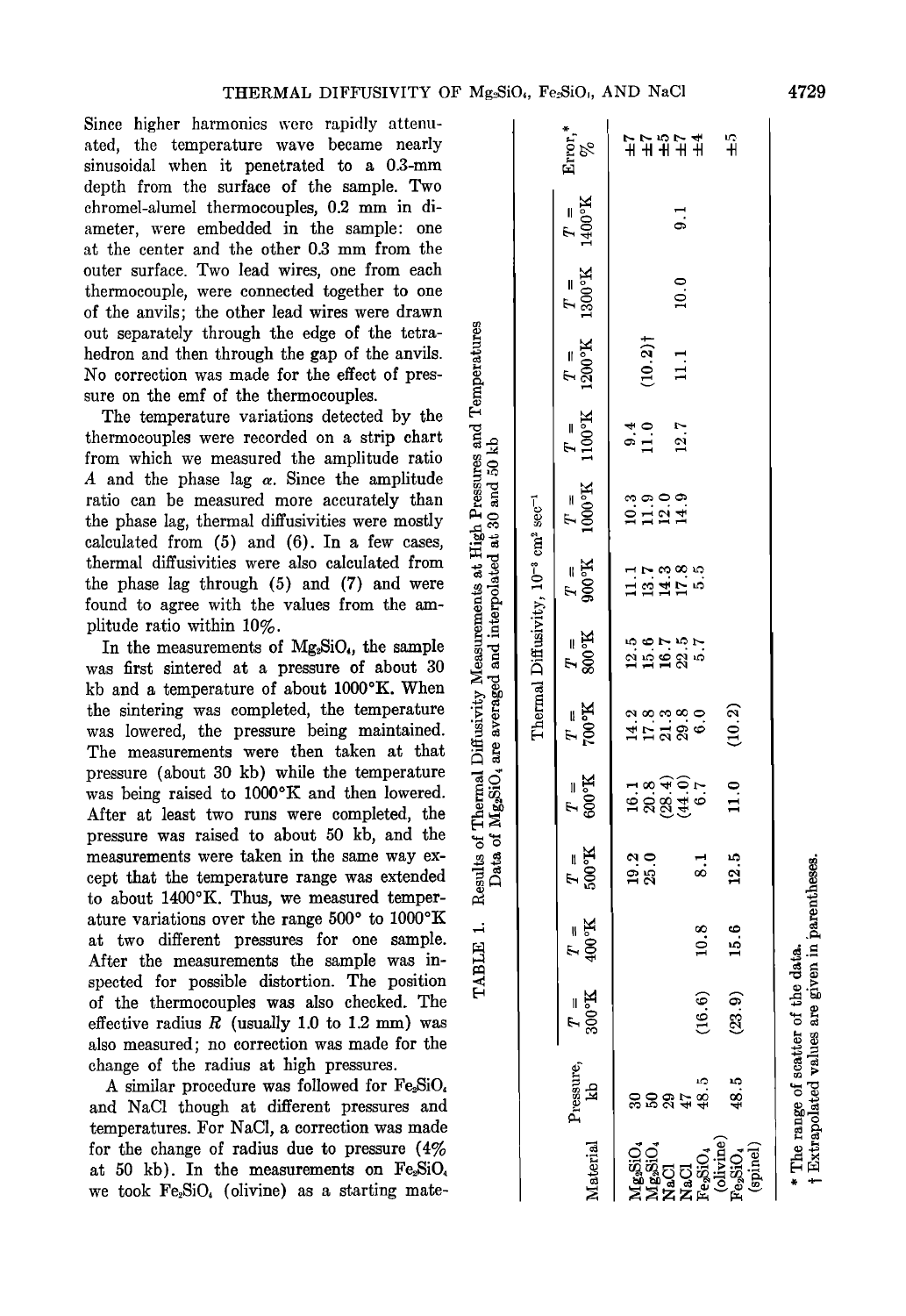**4730 FUJISAWA, FUJII, MIZUTANI, KANAMORI, AND AKIMOTO** 

rial. The pressure was first raised to 48.5 kb. **Although olivine structure is unstable below**  1200°K at this pressure [e.g. Akimoto et al., 1967], it remains metastable below 900°K **long enough for the measurements to be made. When the measurements on the metastable**  Fe<sub>2</sub>SiO<sub>4</sub> (olivine) were completed, the temperature was set at about 1000°K and maintained **for about 1 hour until the olivine-to-spinel reaction was completed. The measurements on**  Fe<sub>2</sub>SiO<sub>4</sub> (spinel) were then made. The breakdown of the olivine to spinel was confirmed by the X-ray diffraction method after the sample had been removed. No measurements could be **\_made on Fe•SiO• (spinel) at temperatures above 650øK. At such temperatures, electrical conductivity of Fe•SiO• (spinel) became very high**  [Akimoto and Fujisawa, 1965]. As a result, **electrical current applied to the graphite heater leaked into the sample and disturbed the measurement.** 

#### **RESULTS**

Table 1 summarizes the results. The results from a number of runs for many samples are **averaged, and the range of the scatter is given. Because the dimension of the sample cannot be measured accurately at high pressures, the**  absolute values are uncertain to  $\pm 7\%$ . How**ever, the relative change of diffusivity with pressure was measured with the same sample and is relatively reliable.** 

Figure 2 shows one of the results for  $Mg_2SiO_4$ . **A linear relation between the reciprocal of thermal diffusivity and temperature is evident.** 



**Fig. 2. The reciprocal of thermal diffusivity of Mg•SiO• versus temperature. Measurements at the two different pressures are made with the same**  sample. Solid dots,  $P = 29.5$  kb; open circles,  $P = 47.0$  kb.



**Fig. 3. The reciprocal of thermal diffusivity of Mg•SiO• over an extended temperature range up to 1400øK. The straight line is fitted to the data**   $below 1200 °K. P = 41.5 kb.$ 

At high temperatures, however, a slight devia**tion from the linearity is observed, as shown in Figure 3. The result for NaC1 is shown in Figure 4, where the linear dependence on temperature is also given. Figure 5 shows the re**sults for Fe<sub>2</sub>SiO<sub>4</sub>. The curves of the reciprocal **of thermal diffusivity are slightly convex upward. About a 50% increase of thermal dif**fusivity at the olivine  $\rightarrow$  spinel transition is **to be noted.** 

# **DISCUSSION AND CONCLUSIONS**

Figure 6 shows thermal diffusivities of NaCl  $(at 700° K)$  and  $Mg<sub>e</sub>SiO<sub>t</sub>$  (at 700° and 1100°K) **as functions of pressure. In Figure 6, zero-pressure values calculated from available data on the thermal conductivity and specific heat are added for comparison with our present results. In these calculations, thermal conductivities K of NaC1 [Birch and Clark, 1940a] and of** 



**Fig. 4. The reciprocal of thermal diffusivity of NaC1 versus temperature at 291) (solid dots) and 47.0 kb (open circles).**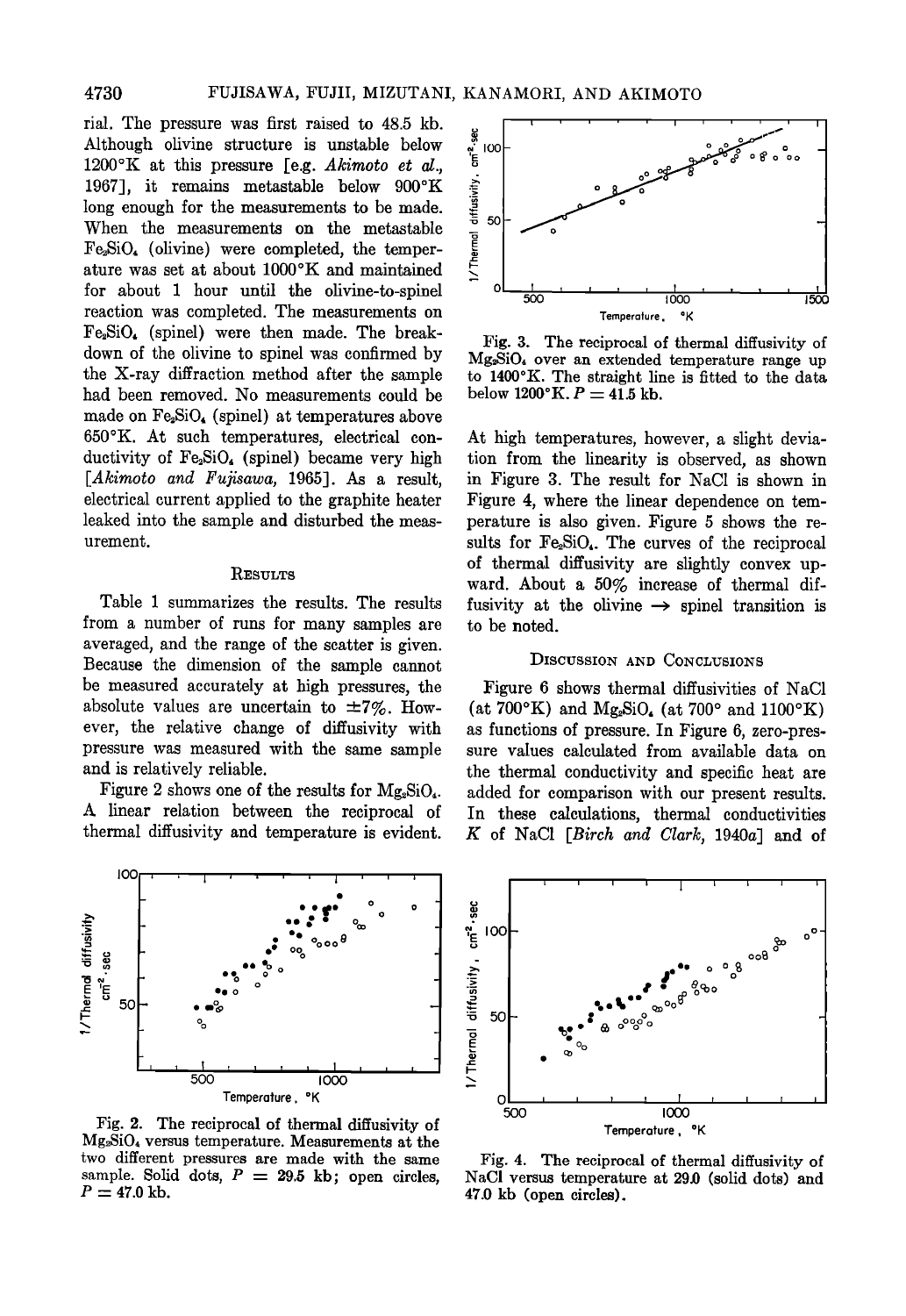

**Fig. 5. The effect of olivine-spinel transition of**   $Fe<sub>2</sub>SiO<sub>4</sub>$  on thermal diffusivity.  $P = 48.5$  kb. Open **circles, olivine; solid dots, spinel.** 

**Mg2SiO• [Kingcry et al., 1954] are used; the data of specific heat, C are from Goranson [1942]:** 

**For NaC1** 

- $K = 0.0048$  cal/cm sec deg,  $C = 0.232$  cal/g deg **(at 700øK)**
- **For Mg•. SiO•**   $K = 0.0083$  cal/cm sec deg,  $C = 0.270$  cal/g deg **(at 700øK)**
- $K = 0.0063$  cal/cm sec deg,  $C = 0.302$  cal/g deg **(at 1100øK)**

Using density values  $(\rho)$  of 2.16  $g/cm^3$  for NaCl and  $3.20 \text{ g/cm}^3$  for  $Mg_2SiO_4$ , we have from the relation  $\kappa = K/C\rho$ 

- $\kappa = 0.0096$  cm<sup>2</sup>/sec for NaCl (at 700 °K)
- $\kappa = 0.0096$  cm<sup>2</sup>/sec for Mg<sub>2</sub>SiO<sub>4</sub> (at 700 °K)
- $\kappa = 0.0066$  cm<sup>2</sup>/sec for Mg<sub>2</sub>SiO<sub>4</sub> (at 1100 °K)

**Figure 6 indicates a reasonable relation between the present measurements at high pressures and the values at ambient pressures. The pressure derivatives of thermal diffusivity**   $(\partial \kappa / \partial P)$  are evaluated at  $P = 40$  kb. The **results are given in Table 2.** 

**From Figure 6, we can expect a 40% increase of • for NaC1 because of the pressure increase from 0 to 10 kb. Bridgman has found a 36% increase of thermal conductivity of NaC1 for**  the pressure increase from 0 to 10 kb at 30<sup>o</sup> and 75°C. From the relation  $\kappa = K/C\rho$  the **corresponding increase of thermal diffusivity is estimated at 32%, when the increase of density (4% at 10 kb) is taken into account. Our result agrees reasonably well with this value.**  **From Debye's expression we have** 

$$
\kappa = \frac{1}{3}\bar{l}v_m \tag{8}
$$

where  $\overline{l}$  and  $v_m$  are the mean free path and the **velocity of phonon. According to Dugdale and MacDonald [1955] and Lawson [1957],** 

$$
\bar{l} = A_0 B / C \rho \gamma^2 T \tag{9}
$$

where  $A_0$ ,  $B$ ,  $C$ ,  $\gamma$ , and  $T$  are the lattice con**stant, incompressibility, specific heat (per unit**  mass), Grüneisen's ratio, and temperature, re**spectively. Equations 8 and 9 can be used to interpret the present results. The values of the parameters in equations 8 and 9 are not, however, accurately known at high pressures and temperatures. We will therefore make only a crude comparison of the pressure dependence of • measured here with that predicted by equations 8 and 9. Because, among the param**eters in equations 8 and 9,  $v_m$  and B are pre**sumably by far the most pressure-dependent, we have, to the first approximation,** 

$$
\frac{\kappa}{\kappa_0} \sim \left(\frac{B}{B_0}\right) \cdot \left(\frac{v_m}{v_{m0}}\right) \sim \left[1 + \frac{P}{B_0} \left(\frac{dB}{dP}\right)_0\right]
$$

$$
\cdot \left[1 + \frac{P}{v_{m0}} \left(\frac{dv_m}{dP}\right)_0\right] \tag{10}
$$

**where the subscript 0 refers to zero-pressure**  quantities. For Mg<sub>2</sub>SiO<sub>4</sub>, Schreiber and Ander**son [1967] reported B• • 973.6 kb and**   $(dB/dP)<sub>o</sub> = 4.8$ . From their velocity data we have  $v_{m0} - 4.82 \text{ km/sec}$  and  $(dv_m/dP)_0 = 2.52$  $\times$  10<sup>-2</sup> km/sec kb. For NaCl elastic constants have been reported by Bartels and Schuele



**Fig. 6. Thermal diffusivities of NaC1 and Mg2SiO, as functions of pressure. High-pressure values are plotted from Table 1, and zero-pressure values are calculated from thermal conductivity.**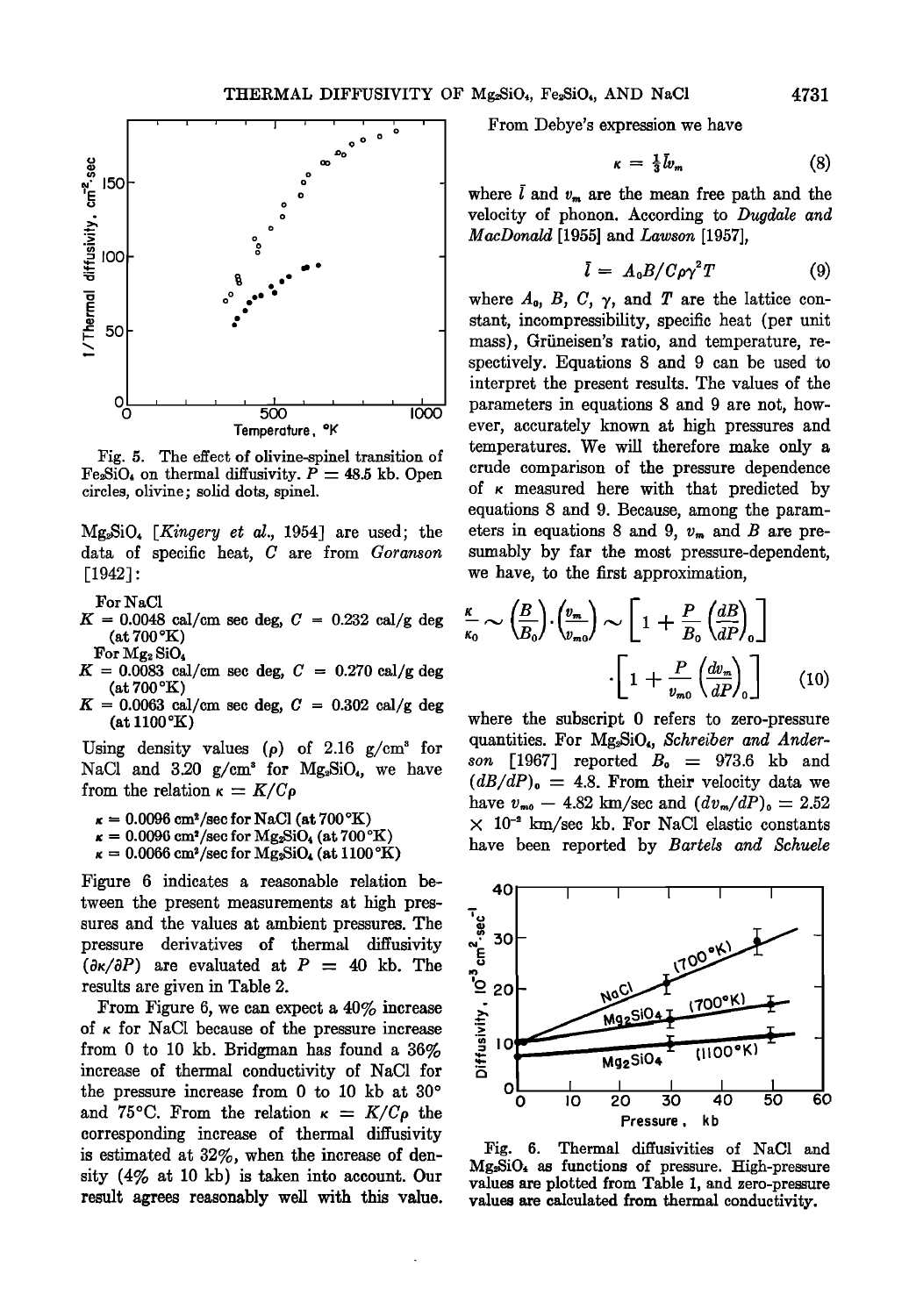[1965]. From their data we have  $B_0 = 234$  kb,  $(dB/dP)<sub>o</sub> = 5.35, v<sub>mo</sub> = 2.7 km/sec, and$  $(dv_m/dP)_0 = 1.51 \times 10^{-2}$  km/sec kb. Figure 7 compares  $(\kappa/\kappa_0)$  of NaCl and Mg<sub>2</sub>SiO<sub>4</sub> measured here with  $(B/B_0) \cdot (v_m/v_{m0})$  calculated **by (10). In view of the gross simplification made in equation 10 and the difference in temperature, we consider the agreement satisfactory.** 

The deviation from the  $1/\kappa \propto T$  relation for  $Mg_sSiO_4$  at high temperatures may be at**tributed to radiative heat transfer. Kanamori ei al. [1968] found a similar behavior for the 1/g versus T curve for a single-crystal olivine, though at a considerably lower temperature, 700øK. It was suggested that if the photon mean free path is about 2 mm in the olivine, the behavior can be attributed to radiative heat transfer. If we apply the same argument to the present data, we can estimate the photon mean free path. From the difference between**  the measured value of  $1/\kappa$  and the straight **line fitted to the lower temperature data (Figure 3) we estimate the radiative contribution**   $K_r$  at 1400°K as 0.0017 cal/cm sec deg. Using the relation  $K_r = 16 n^2 \sigma T^3/3\epsilon$  (*n*, refractive **index; a, Stefan-Boltzmann constant; e, gray opacity) [Clark, 1957], we have the mean free**  path  $\epsilon^{-1}$  ~ 0.3 mm. This value is one order **of magnitude smaller than the value found by Kanamori ei al. [1968]. This difference may be qualitatively explained in terms of the difference of the samples; flawless single crystals were used by Kanamori et al., whereas ceramiclike polycrystals were used here. For the single crystals the mean free path is governed essentially by the intrinsic optical property of the crystal (for the optical property of the olivine,**  see Fukao et al. [1968]), whereas for the poly**crystals the grain boundaries limit the mean free path. Hence, in the discussion of radiative heat transfer in minerals and rocks, the grain** 

**TABLE 2. Pressure Derivative of Thermal**  Diffusivity at  $P = 40$  kb

| Material    | $T$ , $\mathcal{C}$ K | $\partial \kappa / \partial P$ , cm <sup>2</sup> sec <sup>-1</sup> kb <sup>-1</sup> |
|-------------|-----------------------|-------------------------------------------------------------------------------------|
| NaCl        | 700                   | $4.7 \times 10^{-4}$                                                                |
| $Mg_2SiO_4$ | 700                   | $1.8 \times 10^{-4}$                                                                |
| $Mg_2SiO_4$ | 1100                  | $0.8 \times 10^{-4}$                                                                |



**Fig. 7. Relative change of thermal diffusivity with pressure as compared with values predicted**  by elastic constants  $(B, \text{incompressibility}; V_m,$ phonon velocity). Solid dots, NaCl at 700°K; open circles, Mg<sub>2</sub>SiO<sub>4</sub> at 700°K; crosses, Mg<sub>2</sub>SiO<sub>4</sub> at **1100øK.** 

**size and the intrinsic optical property are important.** 

**Acknowledgment. A part of the present study was performed with the aid of the tetrahedral press of the Government Industrial Research Institute, Nagoya. We would like to thank the members of the high-pressure laboratory of the institute for their courtesy.** 

### **REFERENCES**

- Akimoto, S., and H. Fujisawa, Demonstration of **the electrical conductivity jump produced by the olivine-spinel transition, J. Geophys. Res., 70, 443-450, 1965.**
- Akimoto, S., H. Fujisawa, and T. Katsura, The **olivine-spinel transition in Fe2SiO• and Ni2SiO•, J. Geophys. Res., 70, 1969-1977, 1965.**
- Akimoto, S., E. Komada, and I. Kushiro, Effect **of pressure on the melting of olivine and spinel polymorph of Fe•SiO•, J. Geophys. Res., 72, 679-686, 1967.**
- **Barrels, R. A., and D. E. Schuele, Pressure derivatives of the elastic constants of NaC1 and**  KCl at  $295^{\circ}K$  and  $195^{\circ}K$ , J. Phys. Chem. **Solids, 26, 537-549, 1965.**
- Birch, F., and H. Clark, The thermal conduc**tivity of rocks and its dependence upon temperature and composition, Am. J. \$ci., 238, 529-558, 1940a.**
- Birch, F., and H. Clark, The thermal conductivity **of rocks and its dependence upon temperature and composition, 2, Am. J. \$ci., 238, 613-635, 1940b.**